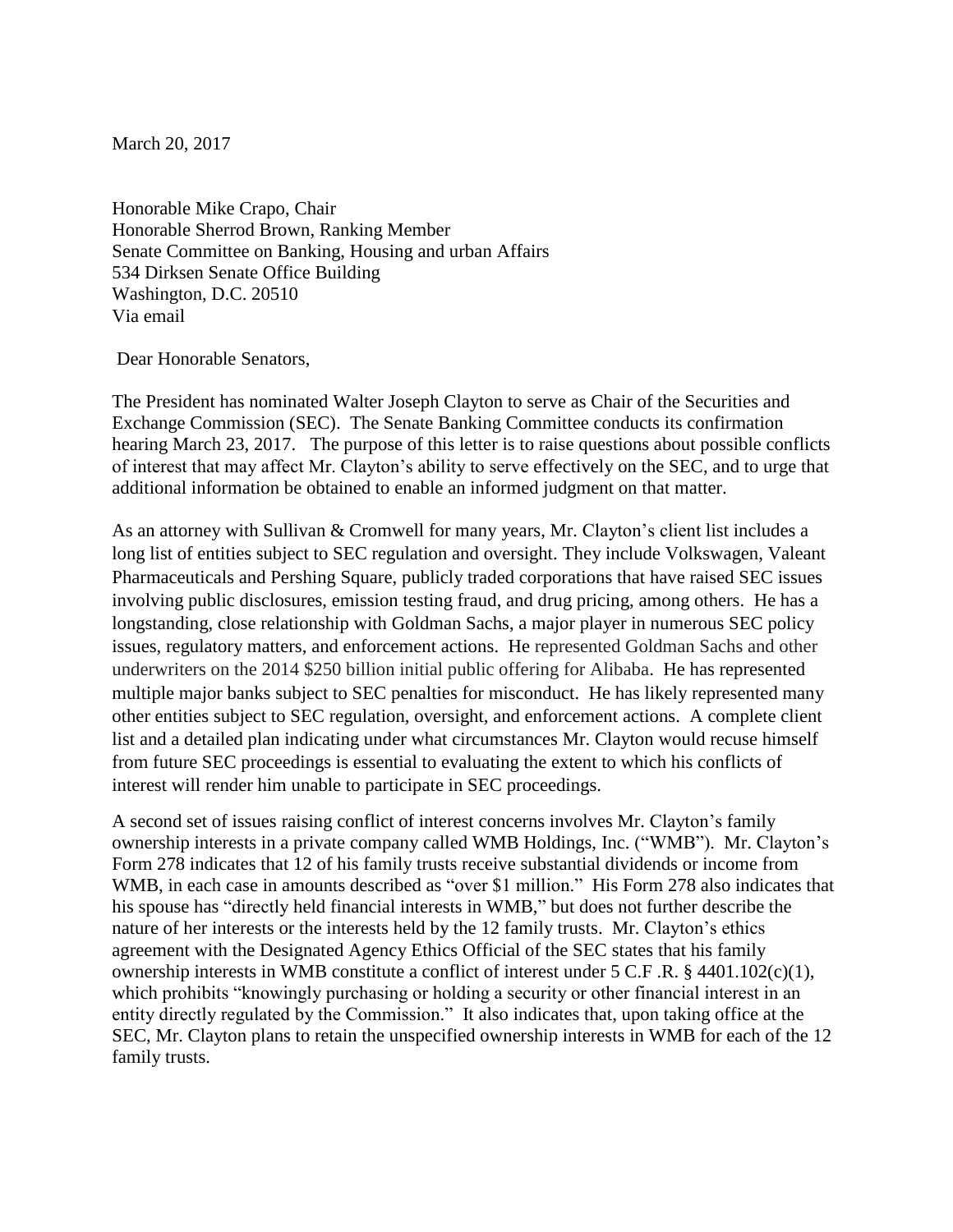There is very limited public information about the ownership and business activities of WMB. Mr. Clayton's Form 278 describes, in Footnote 6, a number of services provided by WMB, including trust, incorporation, registered agent, domain name management, DBA management, and special purpose entity services. It also states that WMB's trust services, "are provided through Delaware Trust Co." The Delaware state bank commissioner indicates that WMB is, in fact, the parent of Delaware Trust Co., which, in 2014, changed its name from CSC Trust Co.<sup>1</sup> Mr. Clayton's Form 278 does not, however, acknowledge that relationship between WMB and the Delaware Trust Co.

It appears that WMB may also be the parent of Corporation Service Co. ("CSC"). CSC is a large Delaware-based firm with "more than 2,500 employees worldwide."<sup>2</sup> It maintains offices in Delaware, Australia, France, Hong Kong, Singapore, Sweden, and the United Kingdom, and is well known for providing a wide range of corporate formation and administration services in the United States and abroad.<sup>3</sup> On its website, CSC states that it "services more than 180,000 businesses," including "90 percent of the Fortune 500;" "provides solutions to more than 3,000 financial market customers;" and "supports nearly 10,000 law firms." CSC has the same address as WMB Holdings and offers many of the same services described in Footnote 6 of Mr. Clayton's Form 278 outlining WMB services. In addition, persons associated with the leadership of CSC may be related to Mr. Clayton's spouse.<sup>4</sup> Again, however, Mr. Clayton's Form 278 does not disclose or acknowledge any relationship between WMB and CSC.

Both the Delaware Trust Co. and CSC appear to be subject to SEC regulation and enforcement. Because Mr. Clayton intends to retain his family's ownership interest in WMB which, in turn, appears to own both companies, additional information is needed to understand the nature and extent of his family's ownership interests, the nature of the companies' business activities, and the extent to which Mr. Clayton's ongoing conflict of interest will render him unable to participate in SEC proceedings.

To obtain the additional information needed to address these conflict of interest concerns, we recommend obtaining answers to the following questions.

## **Questions**

 $\overline{\phantom{a}}$ 

<sup>4</sup> Daniel Butler, who may be a relation of the nominee's spouse Gretchen Butler Clayton, served as head of CSC from 1975 to 1998. *Press release*, CSCGLOBAL (Sept. 13, 2013) [https://www.cscglobal.com/service/csc/press-daniel](https://www.cscglobal.com/service/csc/press-daniel-butler-inducted-into-delaware-business-leaders-hall-of-fame)[butler-inducted-into-delaware-business-leaders-hall-of-fame.](https://www.cscglobal.com/service/csc/press-daniel-butler-inducted-into-delaware-business-leaders-hall-of-fame) Records show several other Butlers as officers of WMB. See: New domestic filings, Louisiana Secretary of State (website viewed March 15, 2017)

[http://coraweb.sos.la.gov/NewCorpNewsletters/NewCorp\\_20140826.txt.](http://coraweb.sos.la.gov/NewCorpNewsletters/NewCorp_20140826.txt) In addition, a description of Rod Ward indicates that he is a director of WMB Holdings, "the holding company of CSC." *Sustaining the Family Business Legacy*, BESSEMER TRUST, (Spring 2012)

<sup>&</sup>lt;sup>1</sup> Annual Report, STATE OF DELAWARE OFFICE OF STATE BANK COMMISSIONER (2014)

http://banking.delaware.gov/pdfs/annual/Annual\_Report\_2014.pdf

<sup>2</sup> *About Us*, CSCGLOBAL, (website viewed March 15, 2017) https://www.cscglobal.com/service/csc/about

<sup>3</sup> Id.; *Office Locations*, CSCGLOBAL (Website visited March 15, 2015) https://www.cscglobal.com/service/csc/cscoffice-locations

[http://www.bessemertrust.com/portal/binary/com.epicentric.contentmanagement.servlet.ContentDeliveryServlet](http://www.bessemertrust.com/portal/binary/com.epicentric.contentmanagement.servlet.ContentDeliveryServlet/Advisor/Content/Bessemer%20Insights/04_19_12_BT_RT_FamBusiness.pdf) [//Advisor/Content/Bessemer%20Insights/04\\_19\\_12\\_BT\\_RT\\_FamBusiness.pdf](http://www.bessemertrust.com/portal/binary/com.epicentric.contentmanagement.servlet.ContentDeliveryServlet/Advisor/Content/Bessemer%20Insights/04_19_12_BT_RT_FamBusiness.pdf) .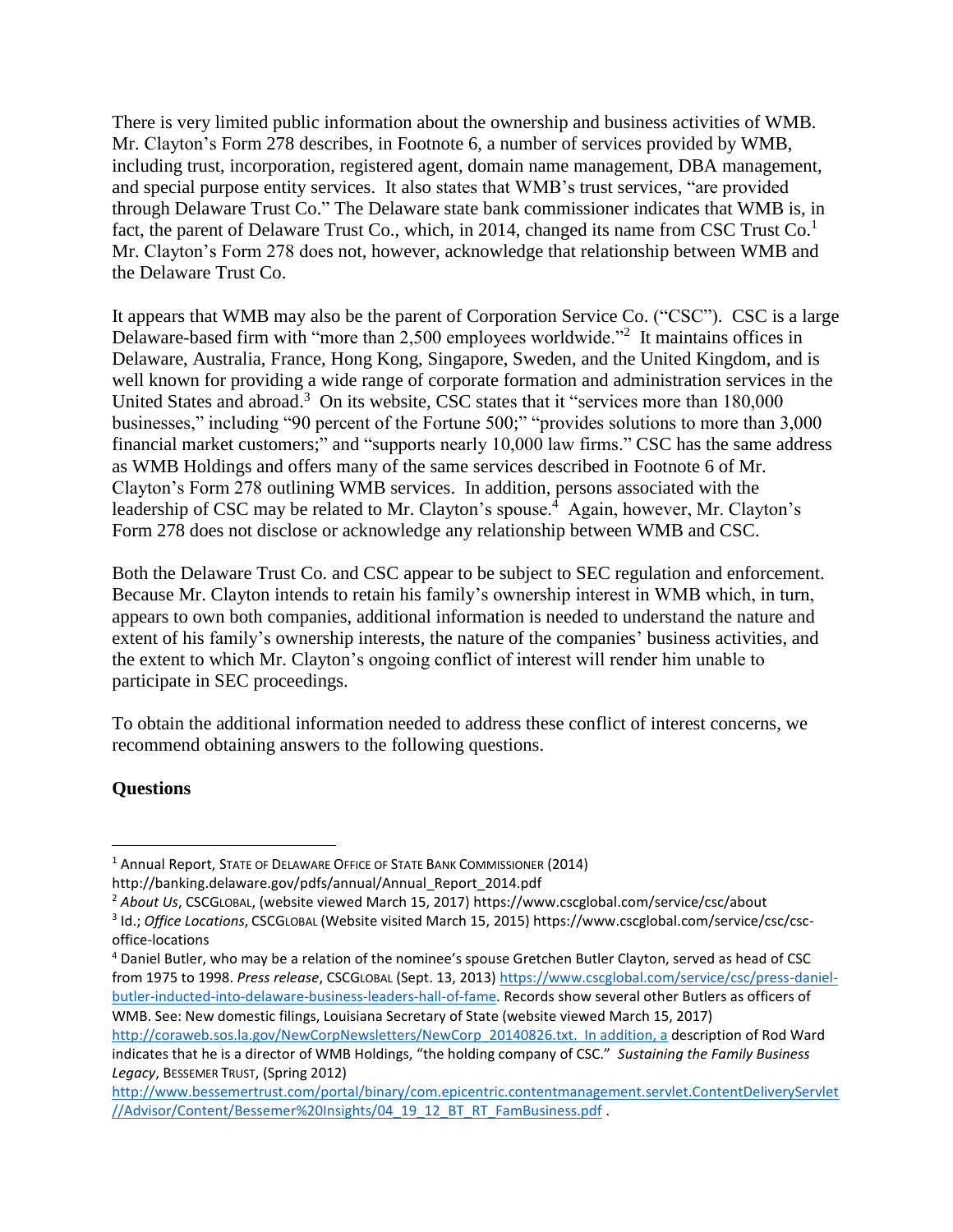- 1. For the past five years, what clients did Mr. Clayton have as an attorney at Sullivan & Cromwell, and under what circumstances will he recuse himself from SEC proceedings, including regulatory, oversight, or enforcement actions, that may affect those clients?
- 2. What is the nature and extent of the Clayton family ownership interests in WMB Holdings Inc. (WMB), the Delaware Trust Co. (DTC), and Corporation Service Co. (CSC)? Who else holds major ownership interests in those entities?
- 3. Mr. Clayton pledges to divest some but not all of his family's WMB holdings. Specifically, he pledges, following confirmation, that his spouse will divest "directly held financial interests in WMB," but "my spouse and minor children will retain their beneficial interests" in the family trusts where the individual "is solely a beneficiary."
	- a. What WMB assets, financial interests, or ownership interests are held by each of his 12 family trusts, and what is the basis for the substantial WMB dividends and income produced to those trusts?
	- b. For each of the past three years, what is the total amount of WMB dividends and income produced to Mr. Clayton, his wife, and the 12 family trusts?
	- c. Does Ms. Clayton plan to sell her WMB financial interests to a relative?
	- d. Is there any arrangement under which Ms. Clayton or her family will repurchase her WMB financial interests after Mr. Clayton leaves the SEC?
- 4. Is WMB the parent of DTC and CSC? Please identify all other subsidiaries and affiliates of WMB and describe the nature of each relationship.
- 5. What role, if any, has Mr. Clayton or his spouse taken in the management, administration, legal practices, or oversight of WMB, DTC, or CSC?
- 6. WMB is regulated by the SEC, as acknowledged in the Clayton ethics agreement. Is it correct that the SEC also regulates DTC and CSC? If so, for each entity, what is the nature of the SEC regulatory relationship?
- 7. Has the SEC brought any enforcement actions against WMB, DTC, CSC, or their affiliates?
- 8. WMB, DTC, and CSC collectively deal with hundreds of thousands of clients. How would Mr. Clayton know if an SEC enforcement action involved a WMB, DTC, or CSC client?
- 9. The Panama Papers database associated with the Panama law firm of Mossack Fonseca lists the WMB/CSC address (2711 Centerville Rd, Suite 400, Wilmington, Delaware) in connection with numerous entities. Dozens of these entities are incorporated offshore, such as in in the British Virgin Islands.<sup>5</sup> For example, Prax Capital, using  $WMB/CSC's$ registered address, is connected to Power Solar System, which features a web of investors including Goldman Sachs and a number of Chinese investors.<sup>6</sup>
	- a. What is the nature of the relationship of WMB, DTC, or CSC with Mossack Fonseca?
	- b. Has WMB, DTC, or CSC (including any affiliate) ever done business with Mossack Fonseca or provided services to a Mossack Fonseca client? Please explain.

 $\overline{\phantom{a}}$ 

<sup>&</sup>lt;sup>5</sup> See, for example, Warick Trading Company (Website visited March 15, 2017) https://offshoreleaks.icij.org/nodes/12107190.

<sup>6</sup> See Panama Papers (website visited March 15, 2017) https://offshoreleaks.icij.org/nodes/10112052.